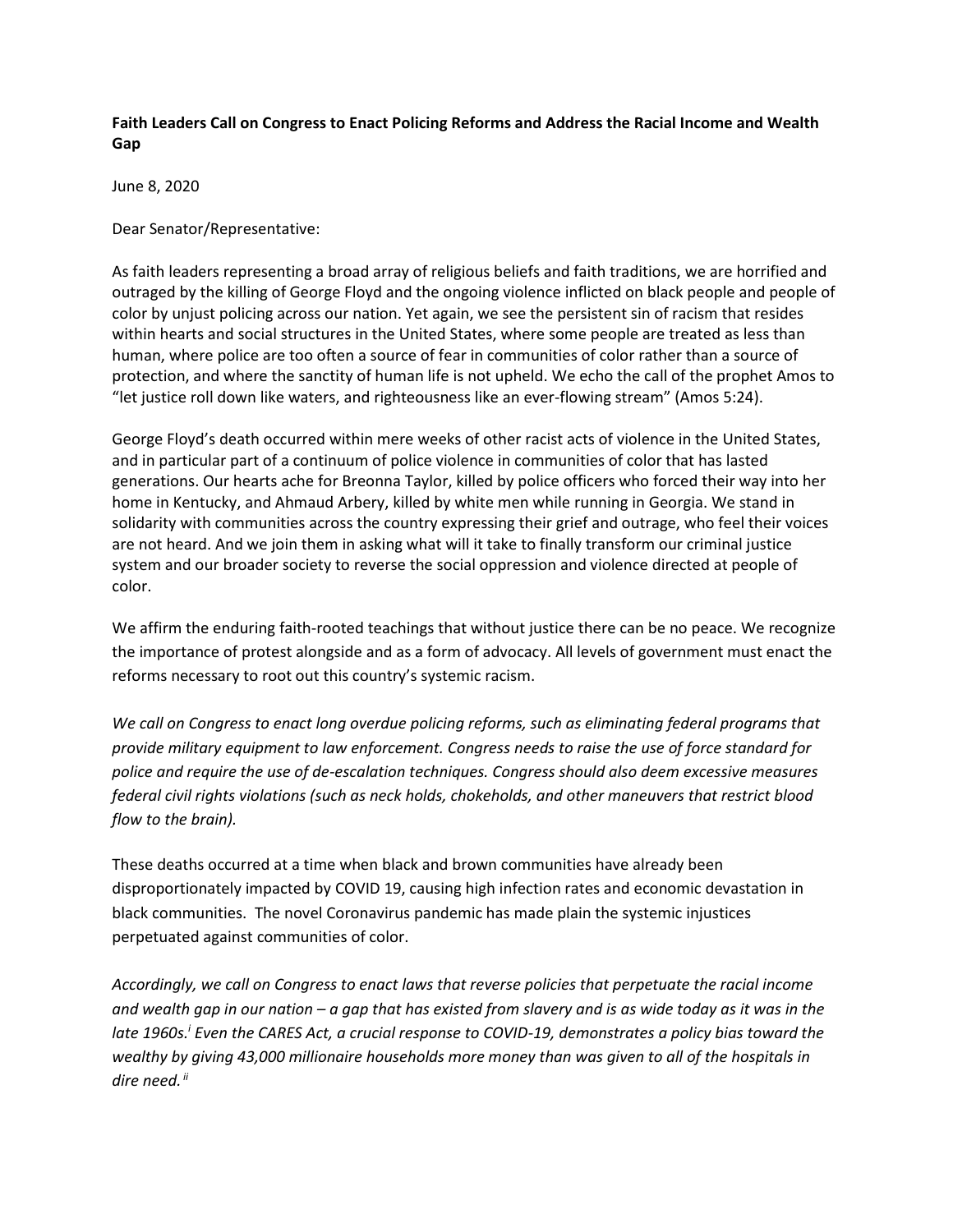Our country has never fully atoned for its original sin of slavery and the preceding centuries of racial discrimination in law and in culture. We as a people must come out of COVID-19 crisis, out of the racist events in Minneapolis, Louisville, and around the country resolved to repair past damages done to people of color in the United States as a result of slavery and systemic racism.

Justice can no longer be denied. The stain of a racist system perpetuates violence on black and brown people in the United States each day. We as people of faith are duly bound to follow a spiritual call not to conform but to transform our society by the power of God's love working through us.

We are holding you in our prayers.

R. Aura Kanegis Director, Office of Public Policy and Advocacy American Friends Service Committee

Rori Kramer Director of US Advocacy American Jewish World Service

Rev. David Beckmann President Bread for the World

Maria Santelli Executive Director Center on Conscience & War

Rev. Mark Stevenson Interim Director Christian Reformed Church Office of Social Justice and Race Relations

Rev. Nathan Hosler, Ph.D. Director, Office of Peacebuilding and Policy Church of the Brethren

Martin Shupack Director of Advocacy Church World Service

Scott Wright Director Columban Center for Advocacy and Outreach

Sr. Brigid Lawlor, RGS Congregation of Our Lady of Charity of the Good Shepherd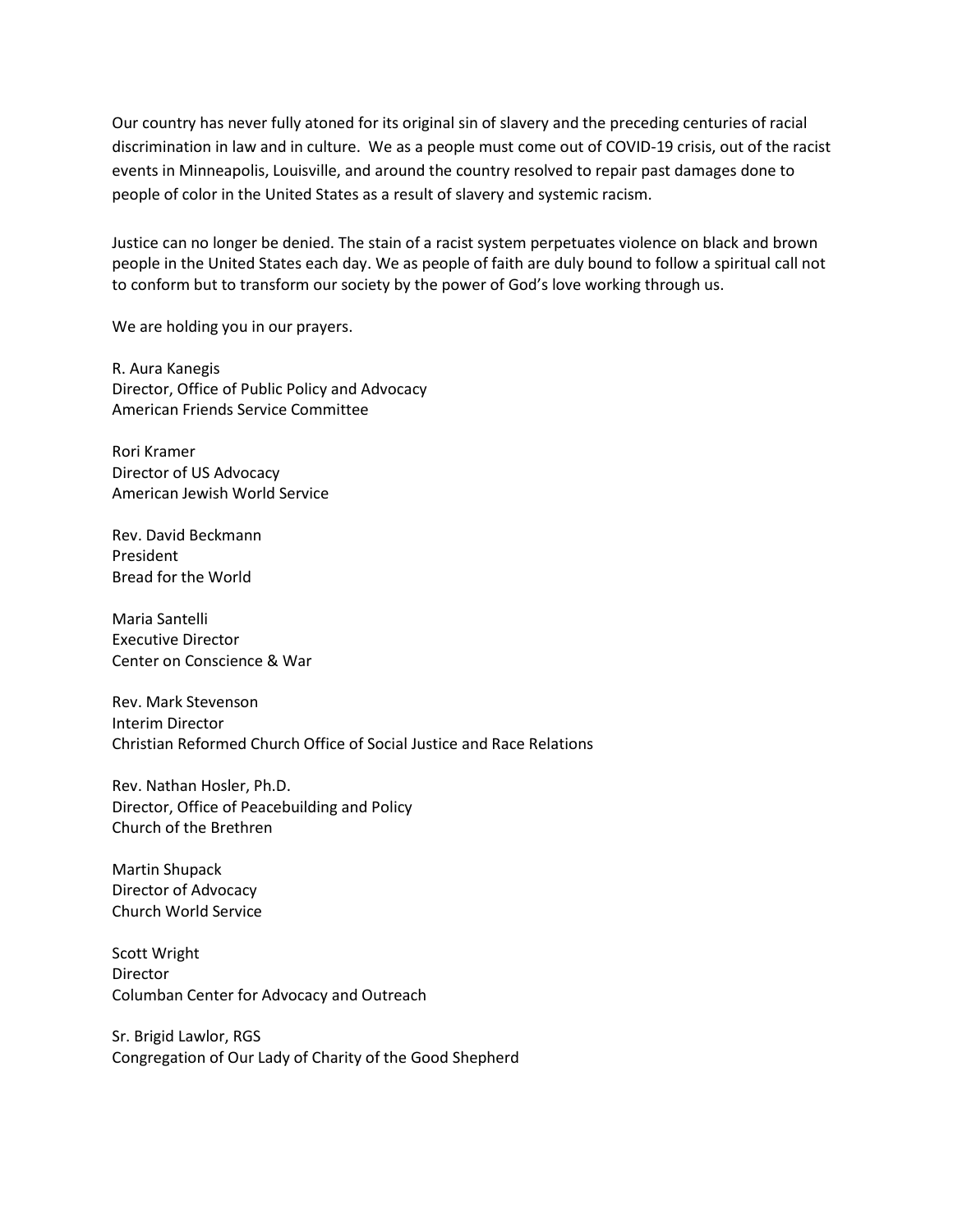Rev. Dr. Ken Brooker Langston Executive Director Disciples Center for Public Witness (Disciples of Christ)

Leslie G. Woods **Director** Ecumenical Advocacy Days for Global Peace with Justice

Rebecca Linder Blachly, Director, Office of Government Relations The Episcopal Church

Rev. Amy Reumann Director, Advocacy Evangelical Lutheran Church in America

Rev. Jennifer Butler CEO Faith in Public Life

Stephen Schneck Executive Director Franciscan Action Network

Diane Randall Executive Secretary Friends Committee on National Legislation

Rev. Dr. Susan Henry Crowe General Secretary General Board of Church and Society United Methodist Church

Dr. Sayyid M. Syeed President Islamic Society of North America

Melanie Roth Gorelick Senior Vice President Jewish Council for Public Affairs

Sr. Ann Scholz, SSND Associate Director for Social Mission Leadership Conference of Women Religious

Susan Gunn Director Maryknoll Office for Global Concerns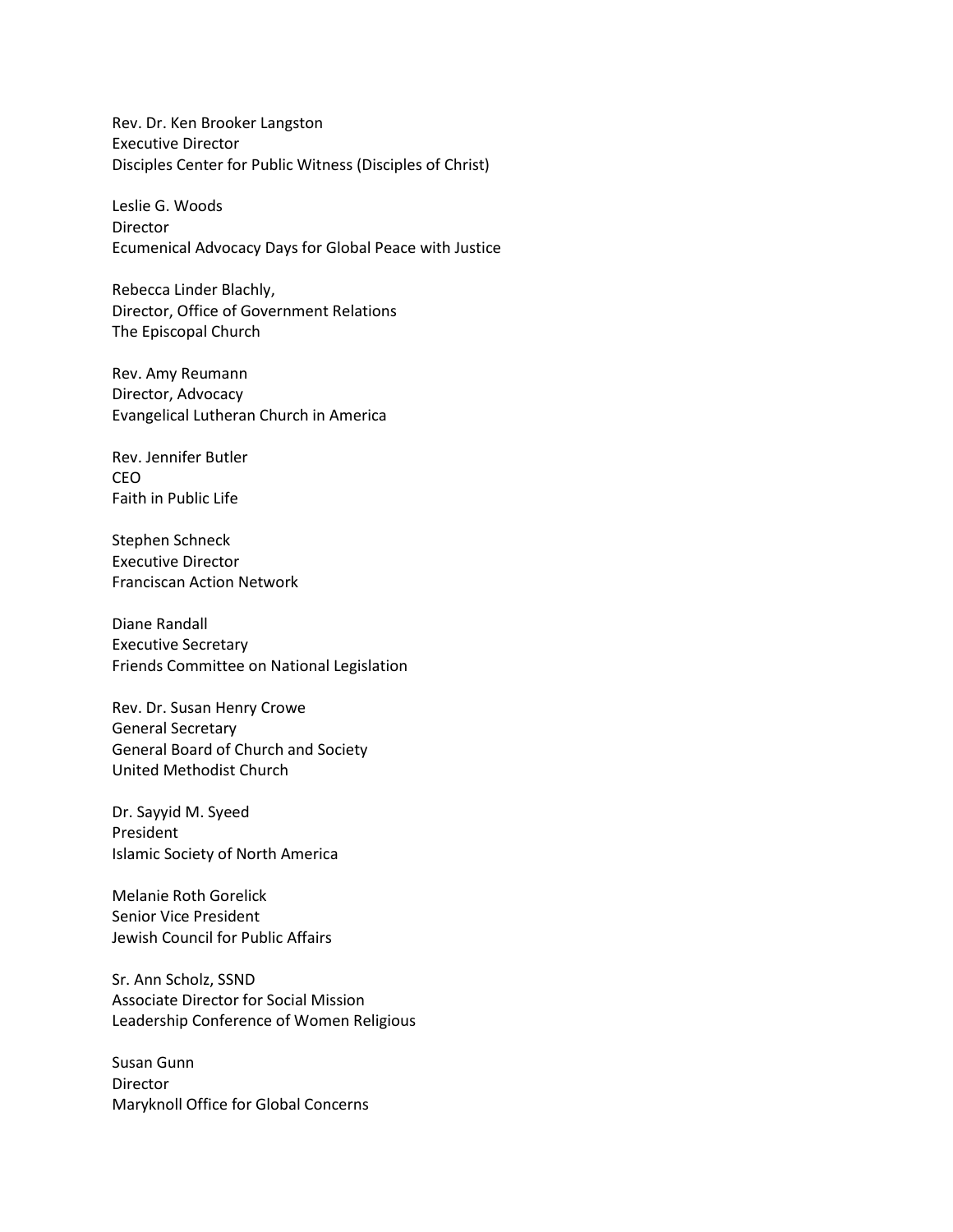Rachelle Lyndaker Schlabach Director, Washington Office Mennonite Central Committee U.S.

Rev. Séamus P Finn OMI Director, OMI JPIC Office Missionary Oblates USP

Lawrence Couch Director National Advocacy Center of the Good Shepherd

James Winkler President and General Secretary National Council of Church of Christ in the USA

Rev. Ron Stief Executive Director National Religious Campaign Against Torture

Sr. Simone Campbell, SSS Executive Director NETWORK Lobby for Catholic Social Justice

Johnny Zokovitch Executive Director Pax Christi USA

Rev. Jimmie R. Hawkins Director, Office of Public Witness Presbyterian Church (U.S.A.)

Maggie Conley Director Sisters of Mercy of the Americas Justice Team

(Pablo) Pavel DeJesús Executive Director Unitarian Universalists for Social Justice (UUSJ)

Rabbi Jonah Pesner Vice President Union for Reform Judaism.

Sandy Sorensen Director of Washington Office United Church of Christ